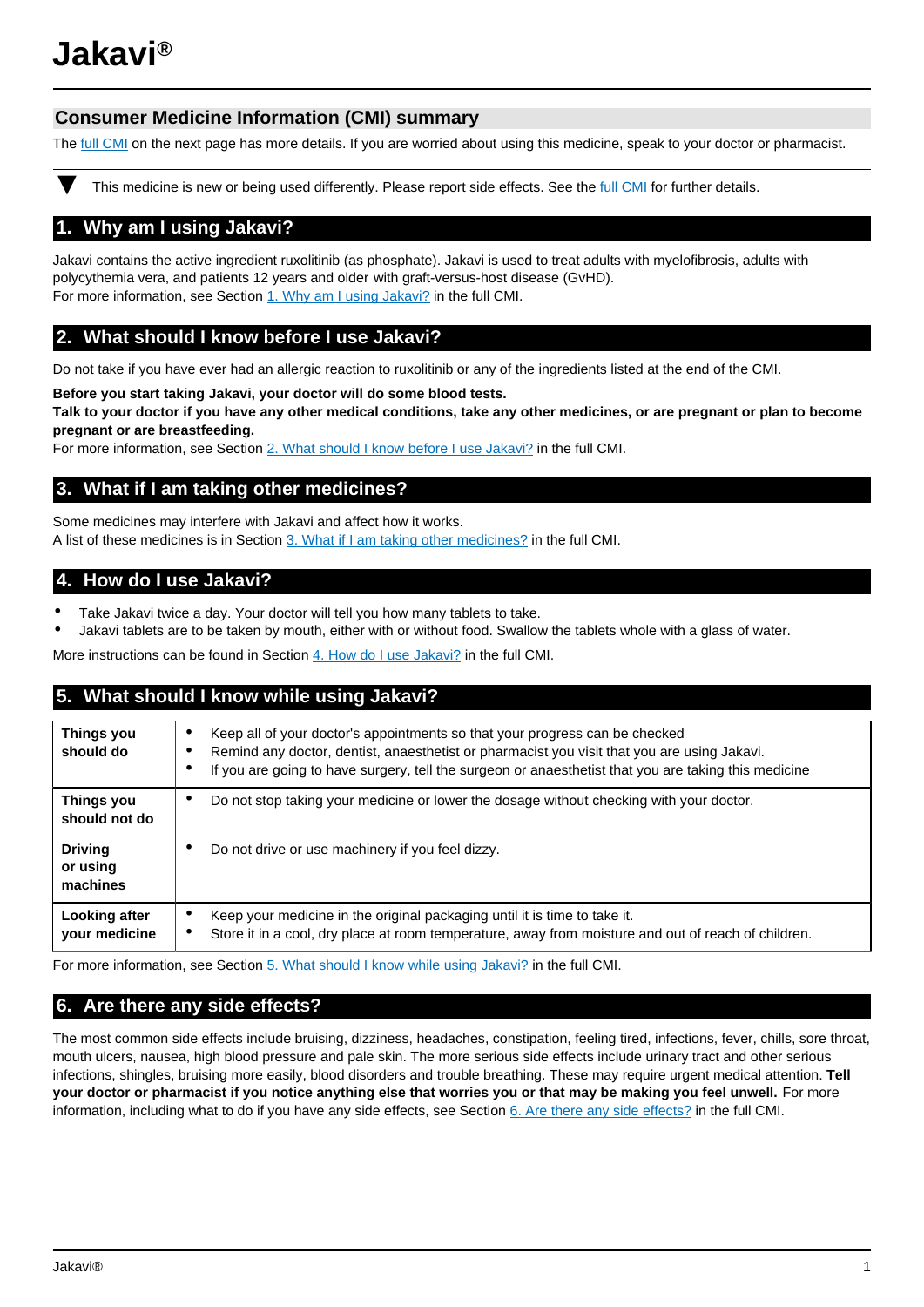

This medicine is subject to additional monitoring. This will allow quick identification of new safety information. You can help by reporting any side effects you may get. You can report side effects to your doctor, or directly at [www.tga.gov.au/reporting](http://www.tga.gov.au/reporting-problems)[problems.](http://www.tga.gov.au/reporting-problems)

## **Jakavi** (JAK-uh-vee)

**Active ingredient:** Ruxolitinib (RUX-soh-LI-ti-nib)

## **Consumer Medicine Information (CMI)**

This leaflet provides important information about using Jakavi. **You should also speak to your doctor or pharmacist if you would like further information or if you have any concerns or questions about using Jakavi.**

#### **Where to find information in this leaflet:**

- [1. Why am I using Jakavi?](#page-1-0)
- [2. What should I know before I use Jakavi?](#page-1-1)
- [3. What if I am taking other medicines?](#page-2-0)
- [4. How do I use Jakavi?](#page-2-1)
- [5. What should I know while using Jakavi?](#page-2-2)
- [6. Are there any side effects?](#page-3-0)
- [7. Product details](#page-4-0)

## <span id="page-1-0"></span>**1. Why am I using Jakavi?**

**Jakavi contains the active ingredient ruxolitinib.** Jakavi belongs to a group of medicines called "JAK inhibitors".

#### **Jakavi is used to treat:**

#### • **Myelofibrosis in adult patients:**

Myelofibrosis (MF) is a disorder of the bone marrow, in which the marrow is replaced by scar tissue. The abnormal marrow can no longer produce enough normal blood cells and results in variety of symptoms such as fever, night sweats, bone pain, weight loss and a significantly enlarged spleen. Jakavi can reduce spleen size in patients with different forms of MF and relieve the symptoms.

#### • **Polycythemia vera in adult patients who are intolerant of or not controlled with hydroxyurea:**

Polycythemia vera (PV) is a disorder of the bone marrow, in which the marrow produces too many red blood cells. The blood becomes thicker as a result of the increased red blood cells leading to a variety of symptoms such as itching (pruritus), headache, vision problems, severe burning pain in the hands or feet, and blood vessels clots. Enlarged spleen is also sometimes present. Jakavi can relieve the symptoms, reduce spleen size and the volume of red blood cells produced in patients with PV.

#### • **Acute and chronic graft-versus-host disease in patients 12 years of age and older:**

Graft-versus-host disease (GvHD) is a complication that occurs after transplantation of blood or bone marrow from a healthy donor to a patient, for example when specific cells (T cells) in the donor's graft (e.g. bone marrow) don't recognize the host cells/organs and attack them.

There are two forms of GvHD: acute GvHD that usually develops soon after the transplantation and can affect skin, liver and gastrointestinal tract, and chronic GvHD, which develops later, around three months after the transplantation. Chronic GvHD frequently causes symptoms in the skin, liver, mouth, lungs, gastrointestinal tract, neuromuscular system,

or genitourinary tract. Almost any organ can be affected by chronic GvHD.

Jakavi can reduce the symptoms of acute and chronic GvHD, leading to disease improvement and survival of the transplanted cells.

Ask your doctor if you have any questions about why this medicine has been prescribed for you.

Your doctor may have prescribed it for another reason.

## <span id="page-1-1"></span>**2. What should I know before I use Jakavi?**

#### **Warnings**

#### **Do not take Jakavi if:**

• you are allergic to ruxolitinib, or any of the ingredients listed at the end of this leaflet.

Some of the symptoms of an allergic reaction may include shortness of breath, wheezing or difficulty breathing; swelling of the face, lips, tongue or other parts of the body; rash, itching or hives on the skin.

#### **Check with your doctor if you have:**

- allergies to any other medicines, foods, preservatives or dyes.
- an intolerance to lactose
- an infection
- problems with your kidney
- problems with your liver
- skin cancer
- tuberculosis
- viral hepatitis B.

#### **Check with your doctor for a blood test before starting Jakavi**

It is important that you have a full blood count before starting and regularly during treatment with this medicine. The results will help your doctor decide what dose is best for you.

During treatment, you may be at risk of developing certain side effects. It is important you understand these risks and how to monitor for them.

See additional information under Section [6. Are there any](#page-3-0) [side effects](#page-3-0)?

#### **Pregnancy and breastfeeding**

Do not take this medicine if you are pregnant. It may affect your developing baby if you take it during pregnancy.

Do not breast-feed if you are taking this medicine.

It is not known if the active ingredient in Jakavi passes into breast milk. There is a possibility that your baby may be affected.

Tell your doctor if you are pregnant or plan to become pregnant or are breast-feeding.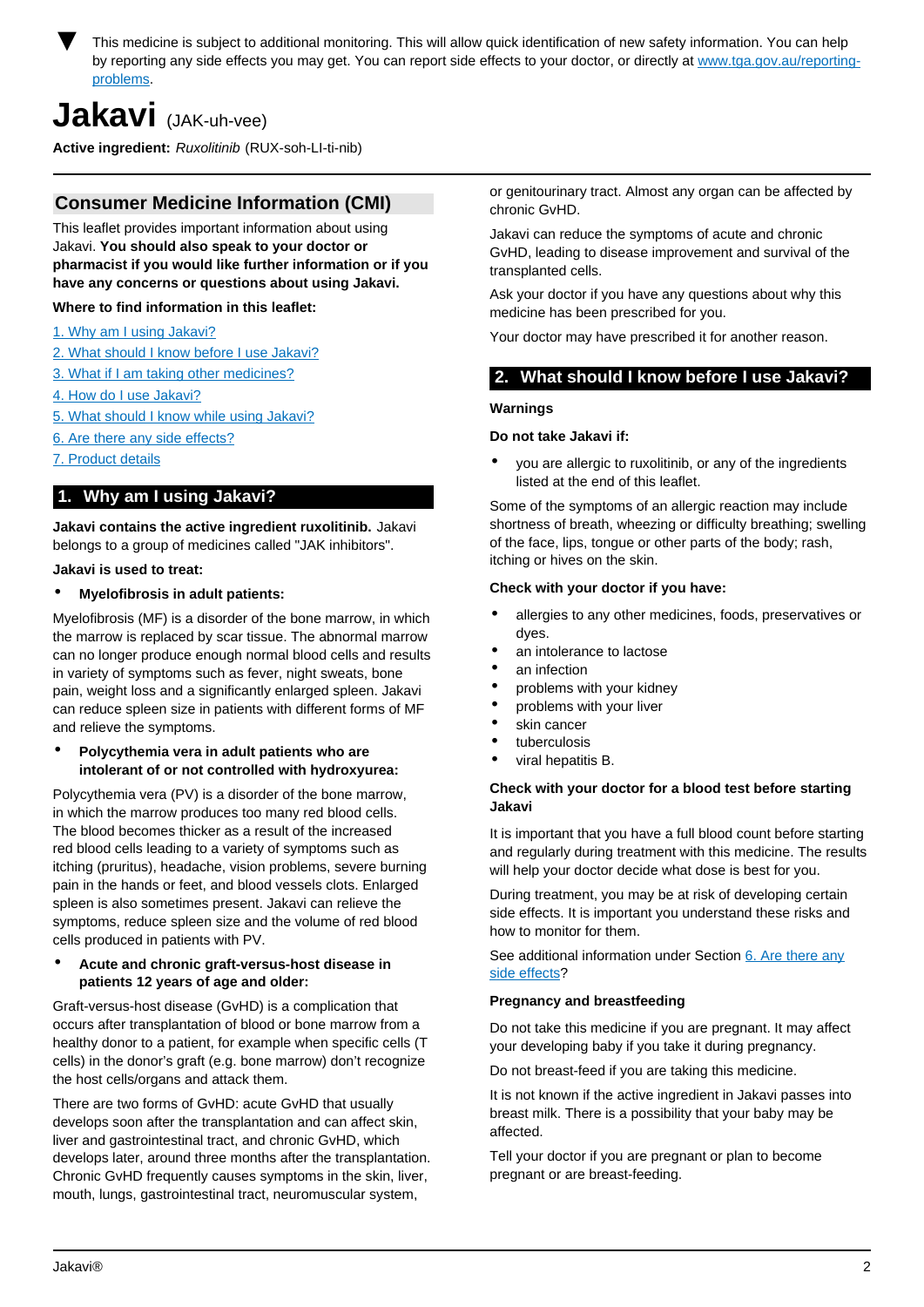Your doctor can discuss with you the risks and benefits involved.

#### **Children**

GvHD: this medicine can be used in patients 12 years and older.

MF and PV: Do not give this medicine to a child under the age of 18 years. There is not enough information to recommend the use of this medicine for children under the age of 18 years.

## <span id="page-2-0"></span>**3. What if I am taking other medicines?**

Tell your doctor or pharmacist if you are taking any other medicines, including any medicines, vitamins or supplements that you can buy without a prescription from your pharmacy, supermarket or health food shop.

#### **Some medicines and Jakavi may interfere with each other and affect how it works. These include:**

- some medicines used to treat fungal infections, such as ketoconazole, itraconazole, posaconazole and voriconazole
- some medicines used to treat types of bacterial infections, such as antibiotics like ciprofloxacin, clarithromycin, erythromycin or telithromycin
- some medicines used to treat viral infections medicines used to treat HIV/AIDS such as atazanavir, indinavir, nelfinavir, ritonavir, saquinavir
- some medicines used to treat high blood pressure such as verapamil, nifedipine or carvedilol.

You may need different amounts of your medicines, or you may need to take different medicines. Your doctor and pharmacist have more information. **Check with your doctor or pharmacist if you are not sure about what medicines, vitamins or supplements you are taking and if these affect Jakavi.**

## <span id="page-2-1"></span>**4. How do I use Jakavi?**

#### **How to take Jakavi**

Swallow Jakavi tablets whole with a glass of water.

Follow all directions given to you by your doctor or pharmacist carefully.

They may differ from the information contained in this leaflet.

If you do not understand the instructions on the label, ask your doctor or pharmacist for help.

#### **How much to take**

- Your doctor will tell you how many tablets to take each day.
- Your doctor may adjust your dose depending on how you respond to treatment and results from your blood, liver and kidney tests. Your doctor may also need to know if you are taking any other medicines.
- If you notice you are feeling unwell while taking Jakavi, your doctor might change the amount of Jakavi you take or tell you to stop taking Jakavi for a while.

#### **When to take Jakavi**

Take Jakavi twice a day, every day, either with or without food.

- If you receive dialysis, take one single dose of Jakavi before and another single dose following the dialysis. Your doctor will tell you how many tablets you need to take before and after the dialysis.
- Take your medicine at about the same time each day. Taking it at the same time each day will have the best effect. It will also help you remember when to take it.

#### **If you forget to use Jakavi**

If it is almost time for your next dose, skip the dose you missed and take the next dose when you are meant to.

Otherwise, take it as soon as you remember, and then go back to taking it as you would normally.

Do not take a double dose to make up for the dose that you missed.

This may increase the chance of you getting an unwanted side effect.

If you have trouble remembering to take your medicine, ask your pharmacist for some hints.

If it is almost time for your next dose, skip the dose you missed and take your next dose when you are meant to.

Do not take a double dose to make up for the dose you missed.

#### **How long to take it**

Continue taking Jakavi for as long as your doctor tells you to.

This is long-term treatment. Your doctor will regularly monitor your condition to make sure that the treatment is having the desired effect. If you have questions about how long to take Jakavi, talk to your doctor or pharmacist.

#### **If you use too much Jakavi**

If you think that you or anyone else may have taken too much Jakavi, you may need urgent medical attention.

#### **You should immediately:**

- phone the Poisons Information Centre (**by calling 13 11 26**), or
- contact your doctor, or
- go to the Emergency Department at your nearest hospital.

**You should do this even if there are no signs of discomfort or poisoning.**

## <span id="page-2-2"></span>**5. What should I know while using Jakavi?**

#### **Things you should do**

- keep all of your doctor's appointments so that your progress can be checked. Before and during your treatment with Jakavi, your doctor may do some blood tests and check the condition of your liver and kidneys to make sure the medicine is working and to prevent unwanted side effects. Your doctor may also regularly check the level of lipids (fat) in your blood, and periodically check for changes to your skin.
- If you become pregnant while taking this medicine, tell your doctor immediately.
- If you are going to have surgery, tell the surgeon or anaesthetist that you are taking this medicine. It may affect other medicines used during surgery.

Remind any doctor, dentist or pharmacist you visit that you are using Jakavi.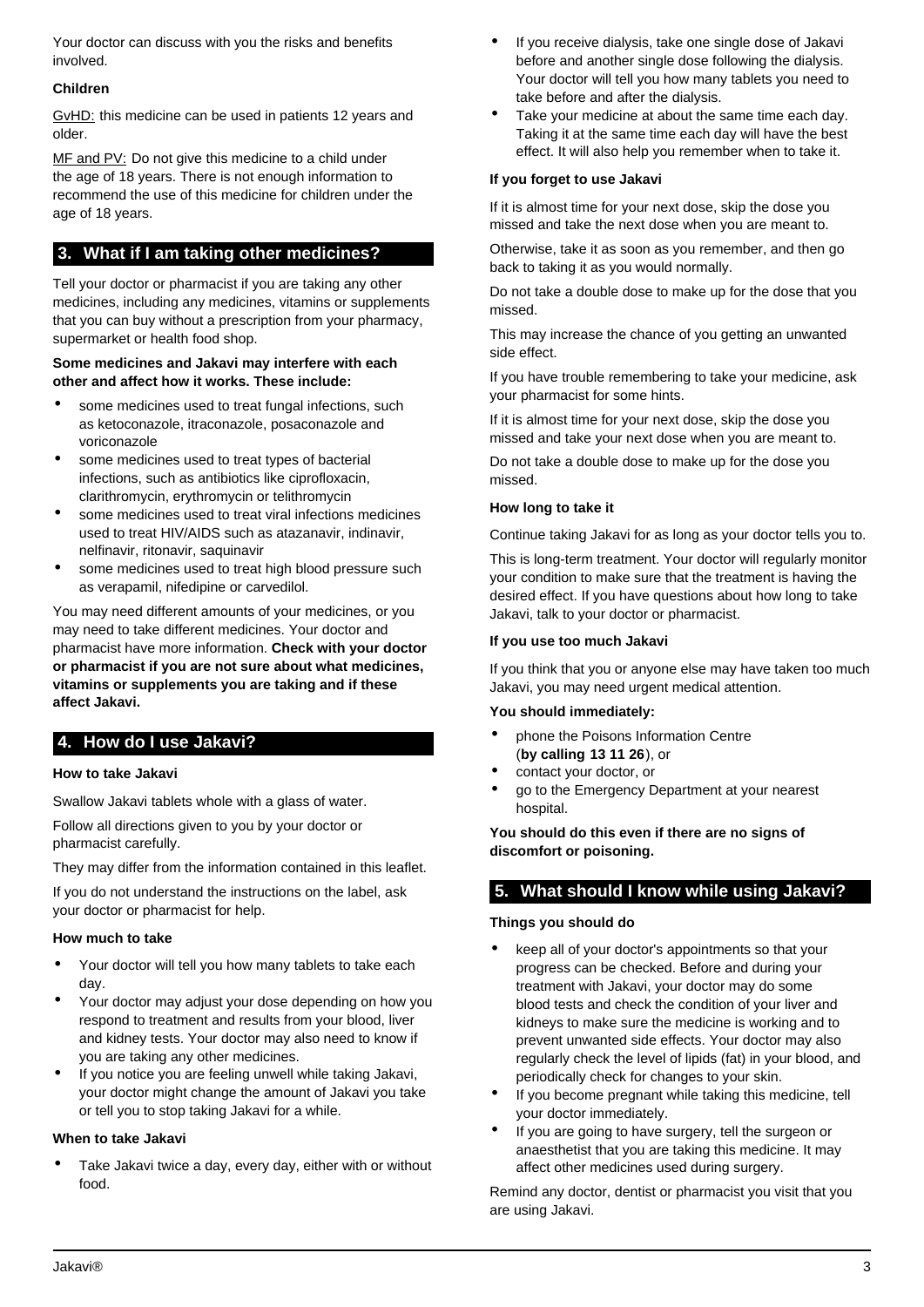#### **Call your doctor straight away if you:**

- do not feel well while you are taking Jakavi even if you do not think it is connected with the medicine.
- become pregnant while you are taking this medicine.
- develop signs of unusual bleeding, bruising more easily than normal, fatigue/tiredness, shortness of breath, fever.

#### **Things you should not do**

- Do not give this medicine to anyone else, even if their condition seems similar to yours.
- Do not use it to treat any other complaints unless your doctor tells you to.
- Avoid eating grapefruit or grapefruit juice while taking Jakavi as it may interfere with how the medicine works.
- Do not stop taking your medicine or change the dose without checking with your doctor.

If you stop taking it suddenly, your condition may worsen or you may have unwanted side effects. If possible, your doctor will gradually reduce the amount you take each day before stopping the medicine completely.

#### **Driving or using machines**

#### **Be careful driving, operating machinery or doing jobs that require you to be alert until you know how Jakavi affects you.**

Jakavi may cause dizziness in some people.

If you feel light-headed, dizzy or faint when getting out of bed or standing up, get up slowly.

Standing up slowly, especially when you get up from bed or chairs, will help your body get used to the change in position and blood pressure. If this problem continues or gets worse, talk to your doctor.

#### **Looking after your medicine**

- Keep your medicine in the original container until it is time to take it.
- Store it in a cool, dry place at room temperature away from direct sunlight.
- Do not store this medicine or any other medicine in the bathroom or near a sink
- Do not leave it in the car or on window sills.

Follow the instructions in the carton on how to take care of your medicine properly.

#### **Keep it where young children cannot reach it.**

A locked cupboard at least one-and-a-half metres above the ground is a good place to store medicines.

#### <span id="page-3-0"></span>**Getting rid of any unwanted medicine**

If your doctor tells you to stop taking this medicine or the expiry date has passed, ask your pharmacist what to do with any medicine you have left over.

#### **Disposal**

If it has expired or is damaged, return it to your pharmacist for disposal.

## **6. Are there any side effects?**

All medicines can have side effects. If you do experience any side effects, most of them are minor and temporary. However, some side effects may need medical attention.

**Do not be alarmed by the following lists of side effects. You may not experience any of them. Ask your doctor or pharmacist to answer any questions you may have.**

**Tell your doctor or pharmacist if you notice anything else that may be making you feel unwell.**

#### **Less serious side effects**

| Less serious side effects                          | What to do                |
|----------------------------------------------------|---------------------------|
| <b>Dizziness</b>                                   | Speak to your             |
| Headache                                           | doctor if you             |
| Excess amount of gas in the<br>bowels (flatulence) | have any of<br>these less |
| Constipation                                       | serious side              |
| Nausea                                             | effects and               |
| Weight gain                                        | they worry you.           |
| Tiredness, fatigue, pale skin                      |                           |
| (possible symptoms of anaemia                      |                           |
| which is caused by low level of red                |                           |
| blood cells).                                      |                           |

The above list includes the more common side effects of your medicine. Most of these side effects are mild to moderate and will generally disappear after a few days to a few weeks of treatment.

#### **Serious side effects**

| Serious side effects                                                                                                                                                                                                                                                                                                                   | What to do                                                                                    |
|----------------------------------------------------------------------------------------------------------------------------------------------------------------------------------------------------------------------------------------------------------------------------------------------------------------------------------------|-----------------------------------------------------------------------------------------------|
| <b>Bleeding problems:</b>                                                                                                                                                                                                                                                                                                              | Call your                                                                                     |
| Unusual bleeding, cuts that won't<br>stop bleeding<br>Bruising more easily than normal<br>Extreme tiredness.                                                                                                                                                                                                                           | doctor straight<br>away, or go<br>straight to the<br><b>Emergency</b><br><b>Department at</b> |
| Infections:                                                                                                                                                                                                                                                                                                                            | your nearest                                                                                  |
| Pain when urinating<br>fever, chills, sore throat or mouth<br>ulcers<br>Shingles (herpes zoster) - painful<br>skin rash with blisters<br>Fast heart rate, fever, confusion<br>and rapid breathing.                                                                                                                                     | hospital if you<br>notice any of<br>these serious<br>side effects.                            |
| Skin disorders:                                                                                                                                                                                                                                                                                                                        |                                                                                               |
| Moles which may change size,<br>shape or colour over time, or new<br>moles which may be symptoms -<br>of skin cancer (non-melanoma.                                                                                                                                                                                                    |                                                                                               |
| <b>Respiratory disorders:</b>                                                                                                                                                                                                                                                                                                          |                                                                                               |
| Fever, cough, difficult or painful<br>breathing, wheezing, pain in<br>chest when breathing (possible<br>symptoms of pneumonia, infection<br>with the cytomegalovirus or<br>infection with the BK virus)<br>Persistent cough with blood-tinged<br>sputum, fever, night sweats and<br>weight loss (possible symptoms of<br>tuberculosis. |                                                                                               |